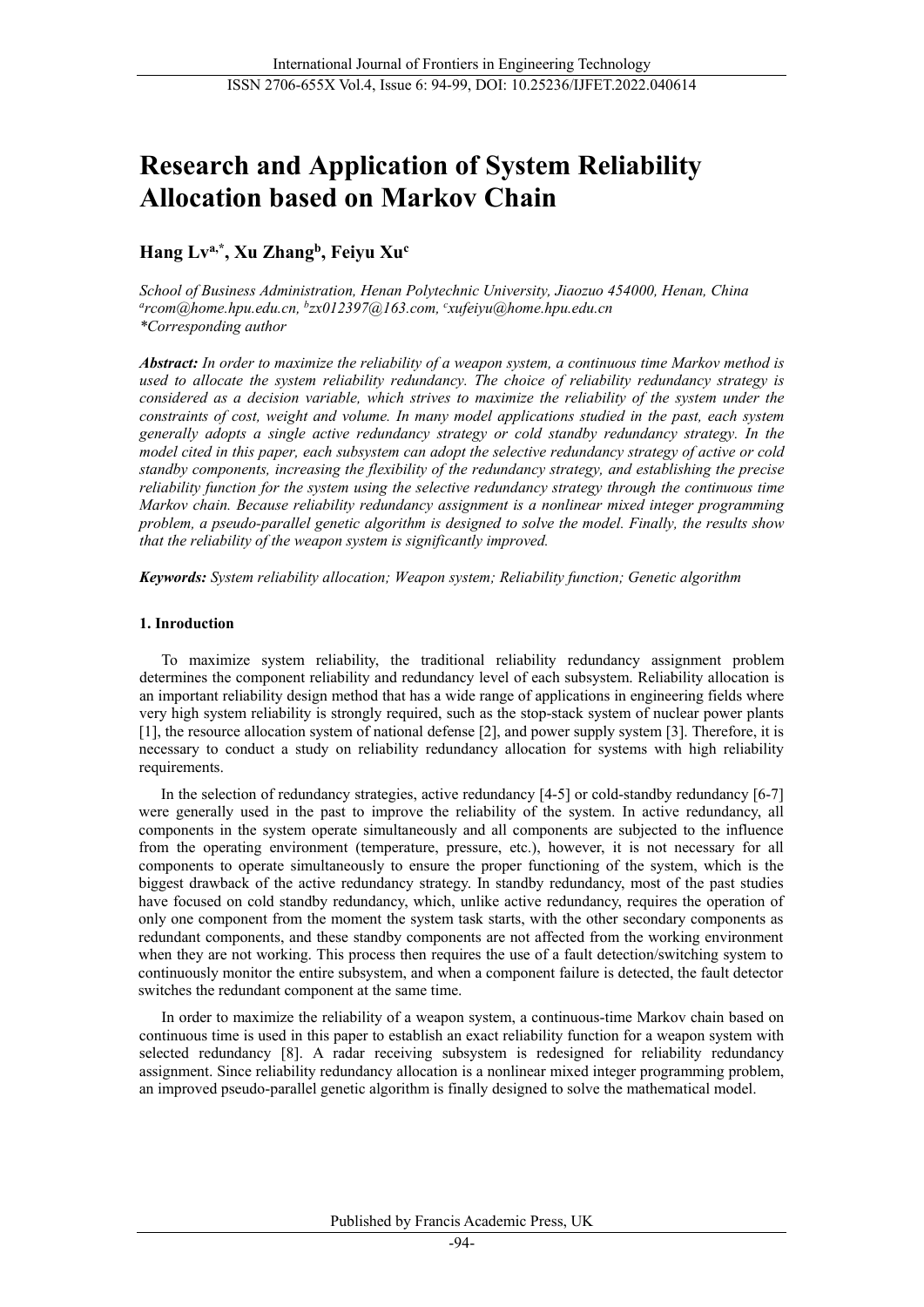#### **2. Reliability redundancy allocation that integrates cost and quality**



*Figure 1: Cold-standy redundance strategy*

#### *2.1 Objective Functions and Constraints*

The practical application of this paper is derived from [9], where a weapon system is assumed to consist of *m* subsystems connected in series and parallel, as shown in Figure 1, which illustrates the structure and normal operation process of subsystem *i* using cold-standby redundancy strategy. The subsystem consists of one active component and three cold-standby components, respectively. In this case, when the first active component fails, the switchover system replaces the first redundant component, and so on, to ensure the normal operation of the system. In the system reliability allocation, in order to improve the reliability of the whole system work, redundant parts are equipped on each component and put into the system work automatically. The more redundant parts, the higher the system reliability, but the cost and quality of the whole system are increased accordingly, and the mobility and working accuracy of the system are reduced. In order to maximize the reliability of the whole system in the working time  $t_s$ =1000 h under the above constraints, it is necessary to choose the number of redundant parts of each unit reasonably. Let the number of components on the ith subsystem be  $n_i$ , and the reliability of subsystem *i* be  $R_i(n_i,t_s)$ ,  $R_i(n_i,t_s) = \text{Max}(R_{i,A},R_{i,S})$ , where  $R_{i,A}$  is the reliability value of subsystem *i* with active redundancy, and  $R_{i,S}$  is the reliability value of subsystem *i* with cold-standby redundancy. The reliability of the whole system at the moment of  $t_s$  is

$$
R(N, t_s) = \prod_{i=1}^{m} R_i(n_i, t_s)
$$
 (1)

Its cost and quality constraints are:

$$
\sum_{i=1}^{m} c_i n_i \le C , \sum_{i=1}^{m} w_i n_i \le W , n_i, i \in \mathbb{Z}^+ , 1 \le i \le m
$$
 (2)

The cost and mass of each redundant component of the ith subsystem of the above system are  $c_i, w_i$ , respectively, and the total cost and mass of the system spare parts do not exceed *C,W*.

#### *2.2 Reliability of subsystems with active redundancy strategy*

In the system with the active redundancy strategy, all components start working at the same time. As in past studies, we assume that the lifetimes of the components in the subsystem obey an  $\lambda_i$  and  $\lambda_{id}$ exponential distribution of *i*, so that the reliability of the individual components of subsystem *i* at the moment of time *t<sub>s</sub>* is:

$$
ri(ts) = \exp(-\lambda its)
$$
 (3)

Therefore, the reliability function of subsystem I with active redundancy at TS time is:

$$
R_{i,A}(t_s, n_i) = 1 - (1 - r_i(t_s))^{n_i}
$$
\n(4)

#### *2.3 Reliability of Subsystems with Cold Standby Redundancy Strategy*

We assume that the lifetimes of the components in the subsystem obey an  $\lambda_i$  and  $\lambda_{id}$  exponential distribution of *i*, The general reliability function for the system with cold standby redundancy strategy when the fault detector/switch continuously monitors the failure of the activated component is [7]:

Published by Francis Academic Press, UK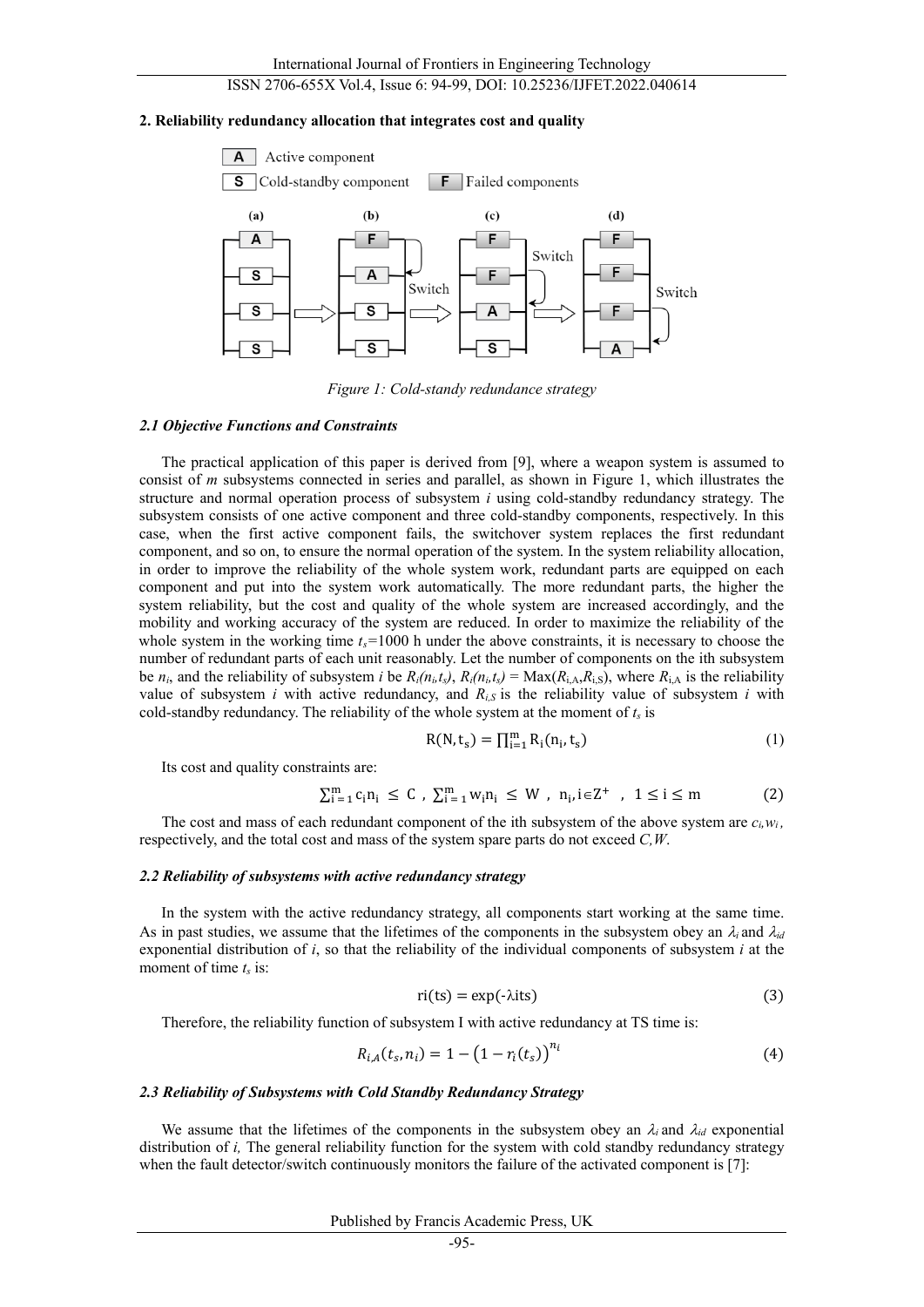$$
\widetilde{R_i(t_s)} = e^{-\lambda_i t_s} + \rho_i(t_s) \sum_{x=1}^{n_i - 1} \frac{e^{-\lambda_i t_s} (\lambda_i t_s)^x}{x!}
$$
 (5)

Since the switch continuously monitors the failure of the activating component as time passes, the reliability of the switch is a non-increasing function with increasing time as the component, so the reliability of the imperfect switch  $\rho_l(t_s)$  < 1.0 for the subsystem *i* in the subsystem *i*. The reliability value of Eq. (5) is a lower bound approximation of the subsystem i with the formula. We assume  $\rho_i(t_5=1000) = 0.99, \lambda_{\rm id} = 1.005 \times 10^{-5}$ .

In this paper, a structured continuous-time Markov model proposed by Kim [8] is used to calculate the reliability values of a weapon system using cold-standby redundancy. The normal and failure of the switch are described as two different scenarios:



*Figure 2: State transition: scenarios 1*

Scenario 1: When the fault detector is operating normally, the task of the faulty component is switched to a redundant component and the subsystem operates normally until the last component fails, as shown in Figure 2(a). The transfer rate matrix  $D_{11}$  describing this scenario can be represented by Eq. (6).

$$
\begin{bmatrix}\n\mathbf{D}_{\mathbf{i}1}|\mathbf{d}_{\mathbf{i}1}\n\end{bmatrix}_{=}\n\begin{bmatrix}\n-\lambda_{i} & \lambda_{i} & & 0 \\
-\lambda_{i} & \lambda_{i} & & 0 \\
& \ddots & \ddots & \ddots \\
& & -\lambda_{i} & \lambda_{i} & 0 \\
& & & -\lambda_{i} \lambda_{i}\n\end{bmatrix}
$$
\n(6)

Here **Di1** is a square matrix of size *ni* order, indicating that subsystem *i* works properly by switching sequentially between the primary and redundant components. The last column  $d_{11}$  indicates that the failure of subsystem *i* is caused due to the failure of the last component.



*Figure 3: State transition: scenarios 2*

Scenario 2: Due to the failure of the fault detector, the redundant component cannot be replaced when it fails, so the subsystem operates normally until the current main working component fails, as shown in Figure 2(b). The transfer rate matrix **Di2** describing this scenario can be represented by Eq.(7).

$$
\begin{bmatrix} \mathbf{D} \mathbf{z} | \mathbf{d} \mathbf{z} \end{bmatrix} = \begin{bmatrix} -\lambda_i & \lambda_i \\ -\lambda_i & \ddots \\ \vdots & \ddots \\ -\lambda_i | \lambda_i \end{bmatrix}
$$
(7)

Here  $D_{12}$  is a square matrix of size  $n_i$  order, indicating the current operational state maintained by the main diagonal element. The last column **di2** describes the failure of subsystem *i* due to the current failure of the main working component.

The transfer rate matrix  $S_i$  represents the two states of the switching system in subsystem *i* (S1: working, S0: failed), which can be expressed by equation Eq.(8).

$$
\mathbf{S_i} = \begin{bmatrix} S_1 \begin{bmatrix} -\lambda_{id} & \lambda_{id} \\ 0 & 0 \end{bmatrix} \end{bmatrix}
$$
 (8)

In summary, the state transfer matrix **Di** of the whole subsystem can be represented by Eq.(9), so the

Published by Francis Academic Press, UK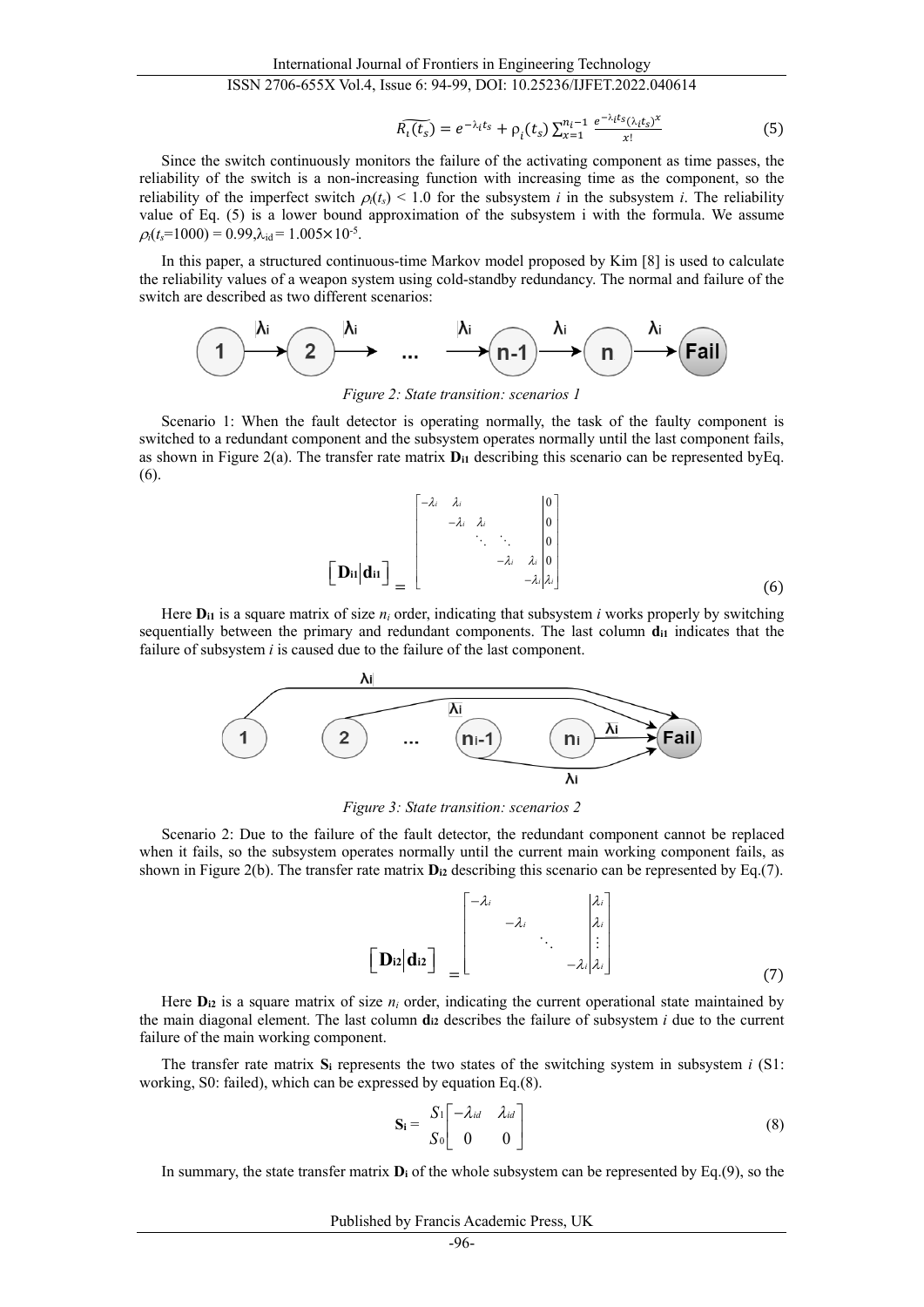exact reliability formula for subsystem *i* with cold-standby redundancy strategy at the moment of *ts* is  $Eq.(10)[8]$ .

$$
\mathbf{D}_{i} = \begin{bmatrix} D_{11} - \lambda_{id} I_{ni} & \lambda_{id} I_{ni} \\ 0 & D_{12} \end{bmatrix}
$$
 (9)

$$
Ri, S(ts, ni) = \pi i \exp(Dits) 1, \pi i = [1,0], \quad 1 = [1,1], \quad 0 = [0,0]
$$
 (10)

Here  $\mathbf{D}_i$  is a square matrix of order  $2n_i$  in size; 1 and *i* are row vectors consisting of  $2n_i$  elements and *i* is also the initial distribution of all components in subsystem *i*;  $I_{ni}$  denotes a unit vector of order  $n_i$ ; and 0 is a zero vector consisting of *ni* elements.

#### **3. Pseudo-Parallel Genetic Algorithm Design**

Genetic algorithm (GA) is widely used in reliability design optimization as a heuristic optimal solution search technique. In this paper, a pseudo-parallel genetic algorithm (PPGA) for solving the reliability redundancy assignment problem will be proposed.

#### *3.1 Encoding*

In this paper, we use truth values to encode single chromosomes. A single chromosome consists of information about the type of each subsystem component and the number of components that employ active redundancy and cold standby redundancy.

#### *3.2 Fitness Function*

In genetic algorithms, the function that measures the fitness of an individual is called the fitness function. In this paper, the objective function is directly used as the fitness function according to the characteristics of the objective function. By generating a judgment of weight and cost constraint for each individual in advance to screen the individuals that satisfy the condition, the quality of the solution is guaranteed by replacing the conventional penalty function in this way.

#### *3.3 Selection, Crossover and Mutation*

In the selection phase, this paper used the elite conservation strategy and the roulette wheel method to select parents from the population for later propagation. In the elite conservation strategy, the best individuals in the population are selected and retained intact for the offspring. In the roulette wheel method, a parent is randomly selected based on a probability proportional to fitness, so the process ensures that all individuals have the possibility of being selected and remaining. Crossover, the core operator of the genetic algorithm, creates two new individuals by exchanging two mutually paired parental chromosomes with each other in some way for some of their genes. In this paper, we use two-point crossover, in which two crossover points are randomly set in the coding strings of two individuals paired with each other. The exchanged two individuals have part of their chromosomes between the two set crossover points. Variation is used as an auxiliary method for the genetic algorithm to generate new individuals, and variation plays a role in maintaining the diversity of the population and preventing the occurrence of premature maturity. In this paper, the maximum-minimum variation operator is used. The genes corresponding to the variables of the selected subsystem are regenerated between the lower and upper bounds of each variable.

#### *3.4 Parallelization*

In order to avoid the premature phenomenon that tends to occur in the process of genetic algorithm, the idea of parallel genetic algorithm is introduced to improve the above mentioned process of genetic algorithm selection, crossover and mutation to parallelize the genetic algorithm. Due to the limited conditions, this paper is executed serially on a single processor, so it is called pseudo-parallel genetic algorithm (PPGA). In this paper, a subpopulation information exchange model for island populations is used. The initial population is divided equally into four subpopulations, and each subpopulation evolves independently, and all subpopulations share the optimal part of individuals with each other each generation, and the model is shown in Figure 4.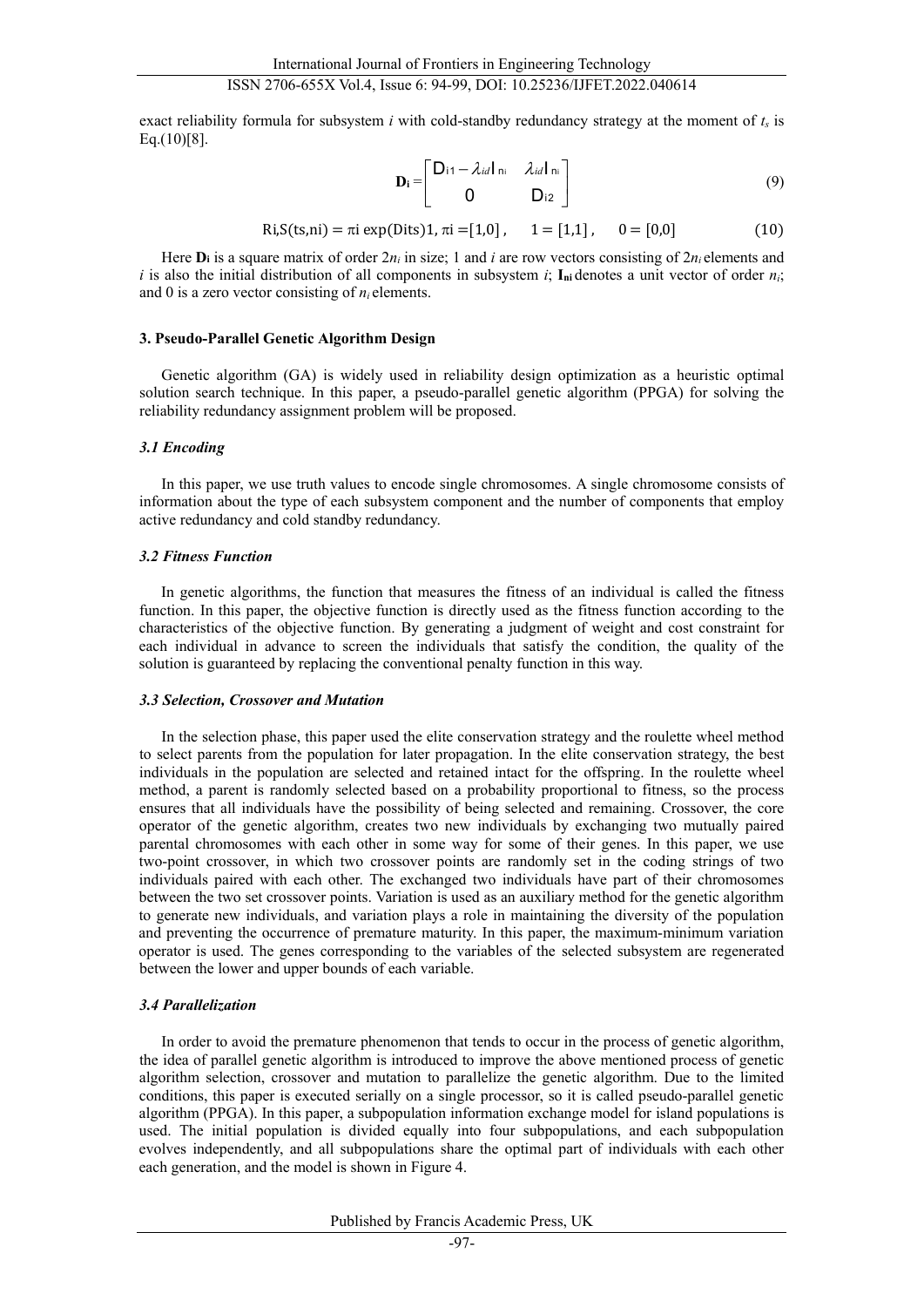

*Figure 4: Island Mode*

#### **4. Example Application and Analysis**

#### *4.1 Example Applications*

In order to verify the validity of the reliability optimization model, the selected redundancy strategy model of [8] and the algorithm designed in this paper were applied to a weapon system [9]. A radar receiving subsystem consists of four subsystems: receiver, excitation source, frequency source and power supply, and the reliability value, cost and quality of each subsystem component at the time of *ts*=1000 are shown in Table 1. If the system is designed for redundancy, the total weight of redundant parts  $W \le 450$  kg and the total cost of redundant parts  $C \le 1.25$ , how can the system be designed for maximum reliability? The program parameters are set as follows: chromosome length is 4, population size is 100, evolutionary generation is 100, crossover rate is 0.8, and variation rate is 0.05.

*Table 1: List of reliability, price and weight of each component*

| subsystems          | reliability | C1   | W1 |
|---------------------|-------------|------|----|
| receiver 1          | 0.96        |      | ŏί |
| excitation source 2 | 0.98        | 0.2  | 60 |
| frequency source 3  | 0.95        | 0.25 | 50 |
| power supply 4      | ი 90        |      |    |

Table 2 shows the different results obtained by different models when  $t_s = 1000$ . Where  $n_{Ai}$  and  $n_{Si}$ denote the number of components in subsystem *i* with active redundancy strategy and cold-standby redundancy strategy, respectively. The maximum possible index (MPI) is used for the improvement effect of the new model relative to other studies, and its higher value indicates the more significant improvement effect, and the formula is as follows.

$$
MPI(*) = [Rs(New Approach) - Rs(other)]/[1 - Rs(other)]
$$
 (11)

*4.2 Data analysis*

| parameter    | `Q`       | <b>PPGA</b>  | By Eq. $(5)$ | By Eq. $(10)$ |
|--------------|-----------|--------------|--------------|---------------|
|              | А         | A            | A or S       | A or S        |
| $R(ts=1000)$ | 0.911544  | 0.938620     | 0.942670     | 0.943397      |
| nAi          | (1,2,1,4) | (2,2,1,2)    | (1,1,1,1)    | (1,1,1,1)     |
| nSi          | (0,0,0,0) | (0,0,0,0)    | (1,1,0,1)    | (1,1,0,1)     |
| redundancy   | (A,A,A,   | (A, A, A, A) | (S, S, A, S) | (S, S, A, S)  |
| strategy     | A)        |              |              |               |
| Cost         | 1.25      | 1.25         | 1.25         | 1.25          |
| Weight       | 370       | 390          | 390          | 390           |
| $MPI(\% )$   | 36.01     | 7.78         | 1.27         | $\,$          |

*Table 2: Comparison results of various models*

∗redundancy strategy: A (Active redundancy strategy), S (cold-standby redundancy strategy)

The MPIs of the selected redundancy strategy based on the continuous time Markov chain compared with the design of the redundancy allocation for the reliability of the weapon system using the active redundancy strategy with two different algorithms are 36.01 and 7.78, respectively, and the numerical results show that the reliability value of the weapon system is significantly improved under the new model. Under the same selective redundancy strategy, the MPI is 1.27 compared to the lower bound equation Eq.(5), and the results obtained by the new Markov model are more accurate. The reliability value of 0.938620 obtained by the pseudo-parallel genetic algorithm designed in this paper under the same active redundancy strategy is higher than 0.911544 obtained in [9] using dynamic